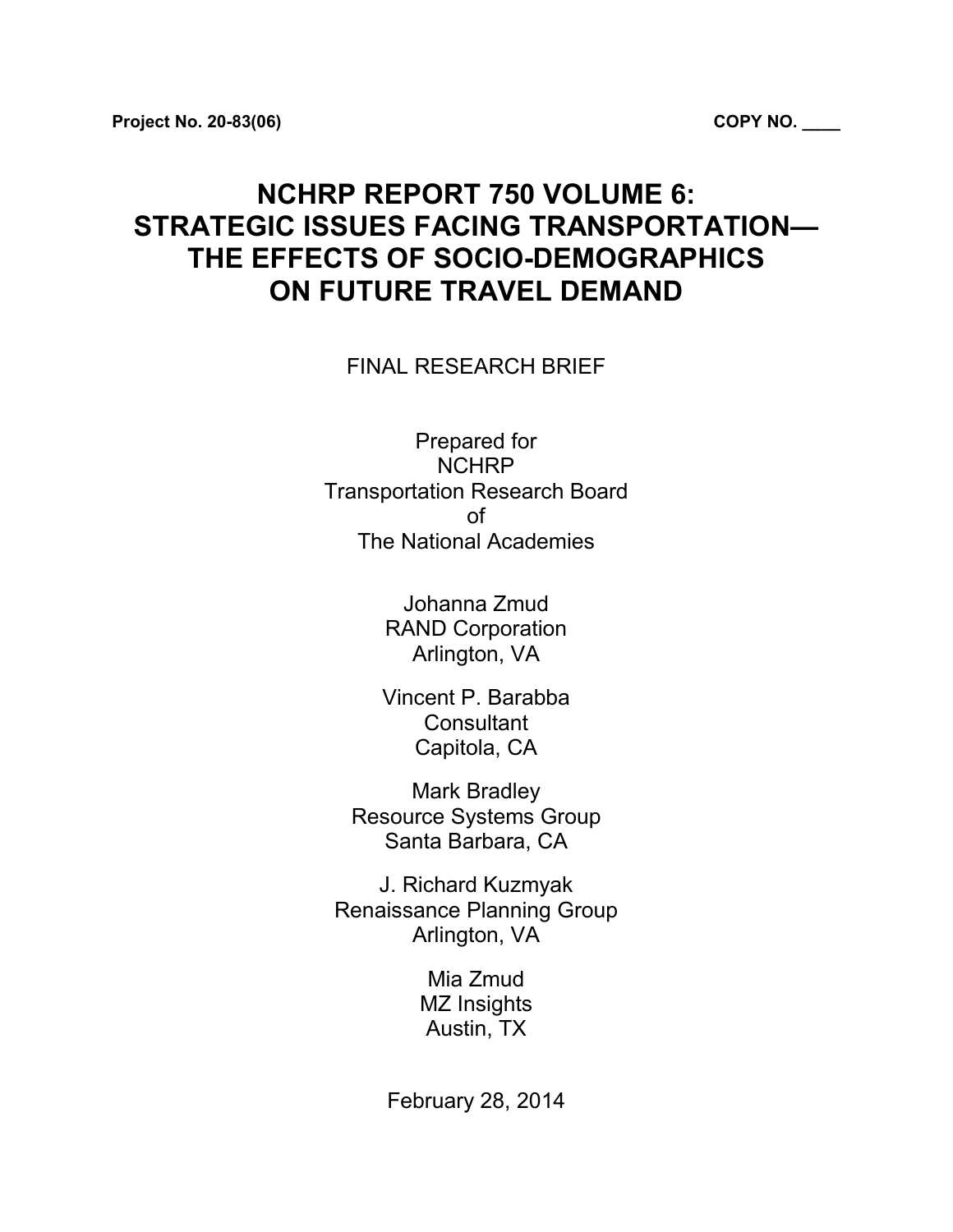ACKNOWLEDGMENT OF SPONSORSHIP

Ē

|                                                                                       | This work was sponsored by one or more of the following as noted:                                                                                                                                         |  |
|---------------------------------------------------------------------------------------|-----------------------------------------------------------------------------------------------------------------------------------------------------------------------------------------------------------|--|
|                                                                                       | American Association of State Highway and Transportation Officials, in cooperation<br>with the Federal Highway Administration, and was conducted in the National<br>Cooperative Highway Research Program, |  |
|                                                                                       | Federal Transit Administration and was conducted in the Transit Cooperative Research<br>Program,                                                                                                          |  |
|                                                                                       | Federal Aviation Administration and was conducted in the Airport Cooperative<br>Research Program,                                                                                                         |  |
|                                                                                       | Research and Innovative Technology Administration and was conducted in the National<br>Cooperative Freight Research Program,                                                                              |  |
|                                                                                       | Pipeline and Hazardous Materials Safety Administration and was conducted in the<br>Hazardous Materials Cooperative Research Program,                                                                      |  |
|                                                                                       | Federal Railroad Administration and was conducted in the National Cooperative Rail<br>Research Program,                                                                                                   |  |
| which is administered by the Transportation Research Board of the National Academies. |                                                                                                                                                                                                           |  |

# **DISCLAIMER**

This is an uncorrected draft as submitted by the Contractor. The opinions and conclusions<br>expressed or implied herein are those of the Contractor. They are not necessarily those of the Transportation Research Board, the National Academies, or the program sponsors.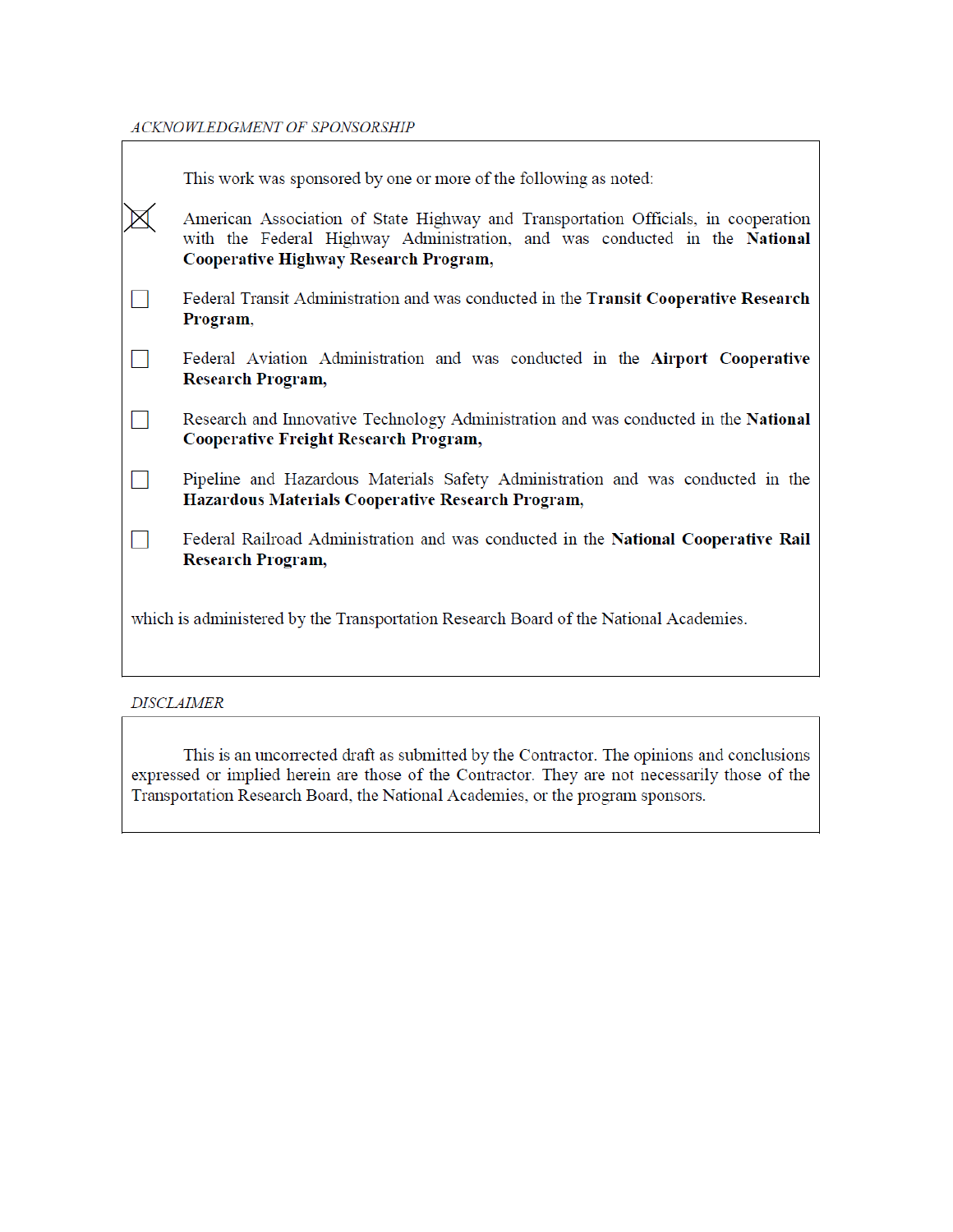# <span id="page-2-0"></span>**Contents**

| America is becoming "grayer." The population age 65 and older will significantly increase as the |  |
|--------------------------------------------------------------------------------------------------|--|
|                                                                                                  |  |
|                                                                                                  |  |
|                                                                                                  |  |
|                                                                                                  |  |
|                                                                                                  |  |
|                                                                                                  |  |
|                                                                                                  |  |
|                                                                                                  |  |
|                                                                                                  |  |
|                                                                                                  |  |
|                                                                                                  |  |
|                                                                                                  |  |
|                                                                                                  |  |
|                                                                                                  |  |
|                                                                                                  |  |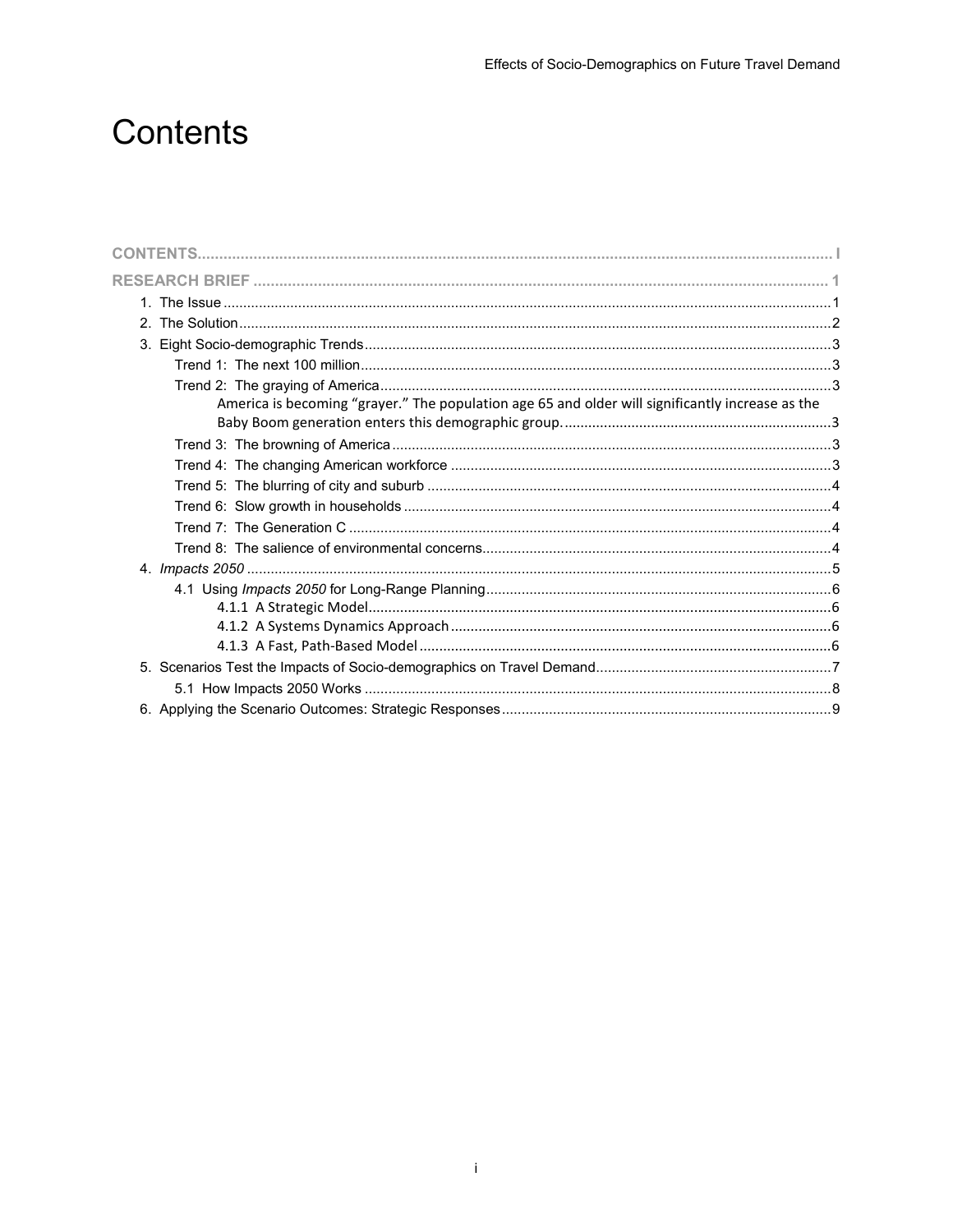# <span id="page-3-0"></span>Research Brief

*This brief summarizes the research conducted and documented in NCHRP Report 750 Volume 6: Strategic Issues Facing Transportation—The Effects of Socio-demographics on Future Travel Demand (See box for other research products contained in this volume). It introduces the research need, presents how the research addresses the issues surrounding the need, discusses eight socio-demographic trends, describes Impacts 2050 and its scenarios, and concludes with a set of strategic responses transportation agencies might take when applying the scenarios .*

#### **RESEARCH PRODUCTS**

- *Impacts 2050* Tool
- *Impacts 2050* User Guide
- Power Point Presentation

#### <span id="page-3-1"></span>**1. The Issue**

Long-range transportation planning involves many difficult choices, especially in an era of constrained resources. Which modes of transportation should be prioritized? Which investments should be funded? And how can the outcome of the investments be predicted? These questions are difficult to answer, particularly since transportation planners must make decisions within a time horizon that extends 30 to 50 years into the future. And it is virtually inevitable that the socio-demographics of a society as diverse at the United States will shift over this time period.

A key challenge for transportation decision makers is to understand how the population might change over time, and how socio-demographic changes will affect the ways people travel and the kinds of transportation modes and infrastructure that will be needed. State departments of transportation (DOTs) and metropolitan planning organizations (MPOs) need high-quality information that will help them to act—rather than react—in a way that best meets future transportation needs.

This challenge is evident in the process for producing the required long-range plans for up to 20 years or more into the future. The beneficial outcomes of these plans are the policies and strategies that balance current needs with making responsible, cost-effective, and sustainable long-term decisions. However, state DOTs and MPOs are not always in control of the factors that define the assumptions that go into the long-range plans. These assumptions often focus on socio-demographic factors and trends; how they may play out in the future is uncertain. The resulting plans too often are reactive to the transportation issues currently facing a region or state, instead of being proactive in adapting to future uncertainties.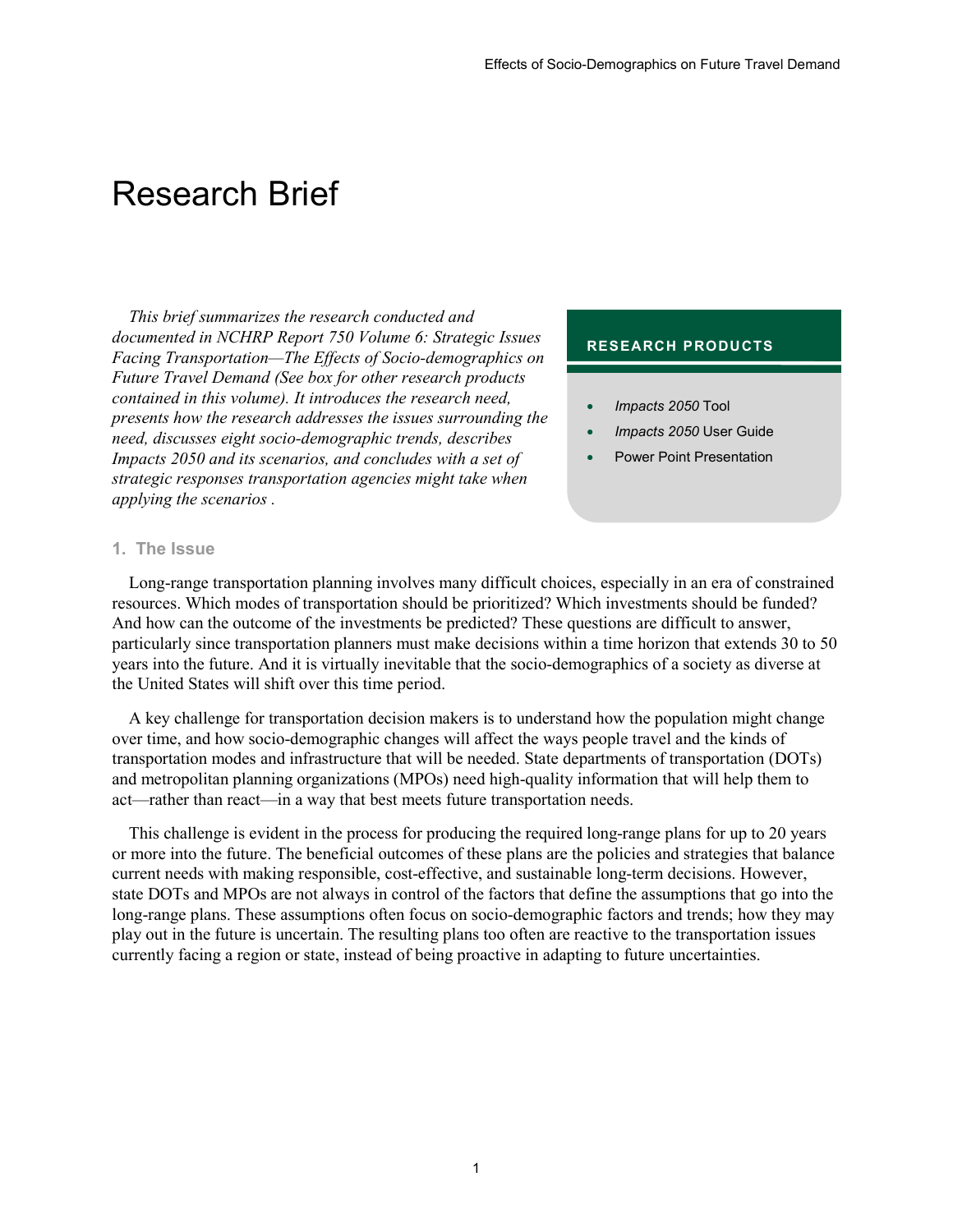#### <span id="page-4-0"></span>**2. The Solution**

This research helps DOT's, MPOs, and other transportation agencies to better cope with the effects of uncertainty in their long-range planning process by increasing their awareness and understanding of socio-demographic trends and how these might affect long-range transportation conditions or needs.

It also addresses a gap inherent in current planning tools and models—the inability to produce accurate long-range forecasts—by introducing the tool *Impacts 2050* to help transportation planners and decision makers apply a scenario approach.

Users of this study will be in a position to improve their long-range planning and make better related decisions (Box 1). Questions are routinely raised during the long-range planning process about the potential consequences of a new trend (e.g., fuel prices, travel tendencies of Millennials), policies to respond to such trends as tolling to enhance revenues), or about the potential impact of a major new transportation investment. *Impacts 2050* is a new a tool for testing and accounting for socio-demographic trends and other related factors in projects, plans, and forecasts and examining policy or other interventions that may offset these trends.

### **BOX 1: APPLYING THE RESEARCH**

This research can assist state DOTs and MPOs and other transportation decision makers by:

- Supporting long-range plan development.
- Supplementing the capabilities of existing planning models.
- Formalizing the consideration of uncertainty in the planning process.
- Facilitating participation in the planning and decision-making process.
- Serving as a sketch-planning tool for providing quick and timely answers, as well as supporting sensitivity and exploratory analysis.
- Serving as a "utility" program for providing data inputs to models and the planning process.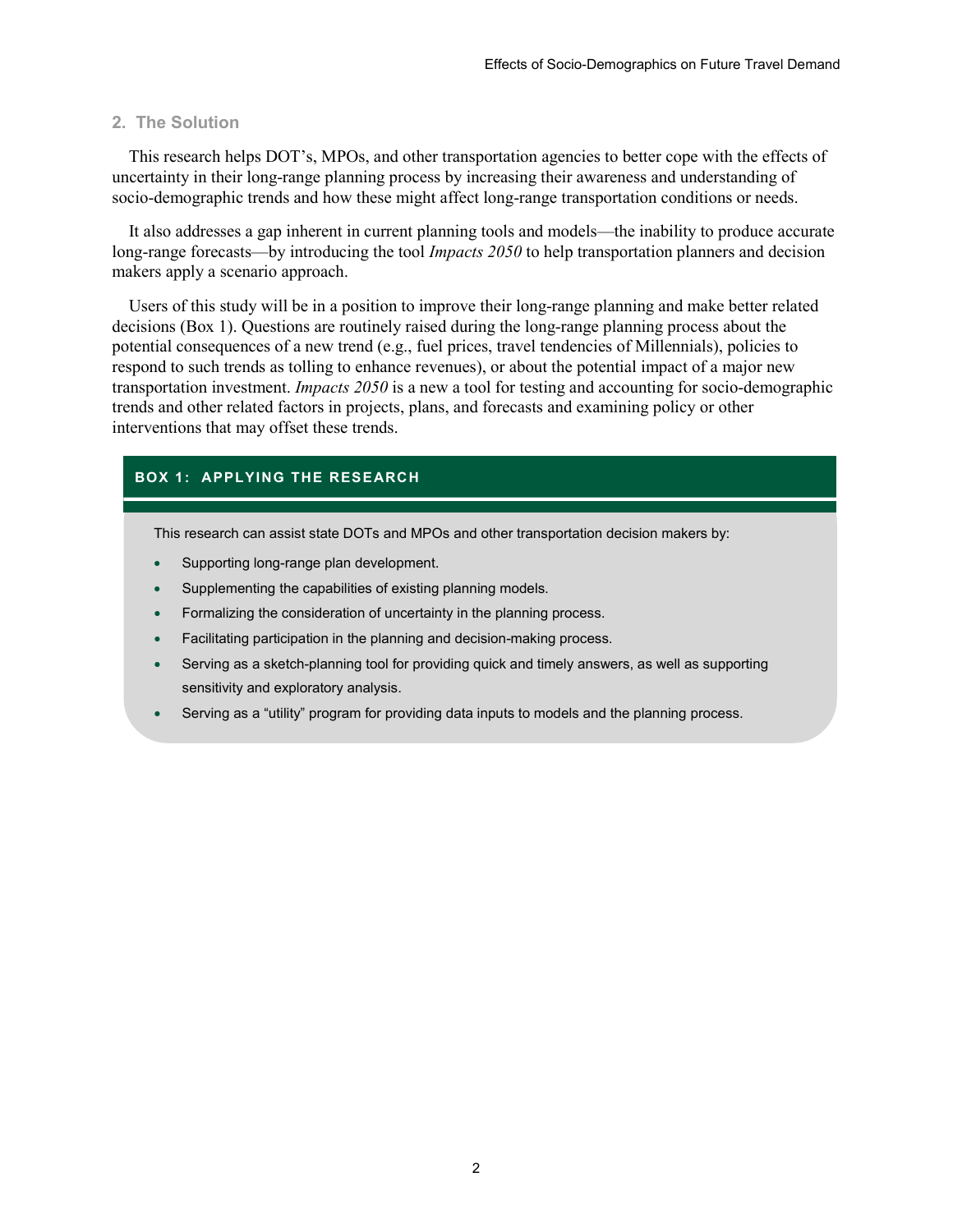## <span id="page-5-0"></span>**3. Eight Socio-demographic Trends**

Eight national socio-demographic trends reflect the many changes occurring in the United States spanning population, demographics, and travel patterns and illustrate the fact that the future is difficult to predict and is shaped by many interacting factors. For each, this section presents the key sociodemographic drivers and their respective impacts on travel demand (for details on each, see NCHRP Report *750 Strategic Issues Facing Transportation*, Volume 6, Chapter 3).

## <span id="page-5-1"></span>**Trend 1: The next 100 million**

## *The United States is growing more slowly. The 2000s marked the lowest decennial rate of population growth since the Depression.*

- **Drivers**: Population growing but aging, declining fertility rates among white women, extended life span, and less immigration.
- **Impact on Travel Demand**: Overall increase in total VMT due to population growth; VMT per capita appears to be declining.

# <span id="page-5-2"></span>**Trend 2: The graying of America**

<span id="page-5-3"></span>*America is becoming "grayer." The population age 65 and older will significantly increase as the Baby Boom generation enters this demographic group.*

- **Drivers**: Population aging, extended life spans, "boom and bust" birth rate patterns.
- **Impact on Travel Demand**: Decreased per capita VMT, decreased in work trips, increased vehicle age, decreased auto ownership, increased carpooling, decreased transit use.

## <span id="page-5-4"></span>**Trend 3: The browning of America**

*America is becoming "browner." The white population has grown more slowly than every other race group in the second half of the 20th century.*

- **Drivers**: Structural changes in population distribution by race/ ethnicity, relatively high fertility rates among Hispanic women, continuing immigration in younger age groups.
- **Impact on Travel Demand**: Increase in VMT per capita, increase in auto age, greater public transit use.

## <span id="page-5-5"></span>**Trend 4: The changing American workforce**

*America's workforce is growing older, more female, and more diverse.*

- **Drivers**: Boom-and-bust birth rate patterns, population aging, female work participation patterns, female longevity, structural changes in racial/ethnic distribution of labor force, immigration.
- **Impact on Travel Demand**: Decreased VMT per capita, increased work-related VMT, lower growth in work-related VMT, increased carpooling.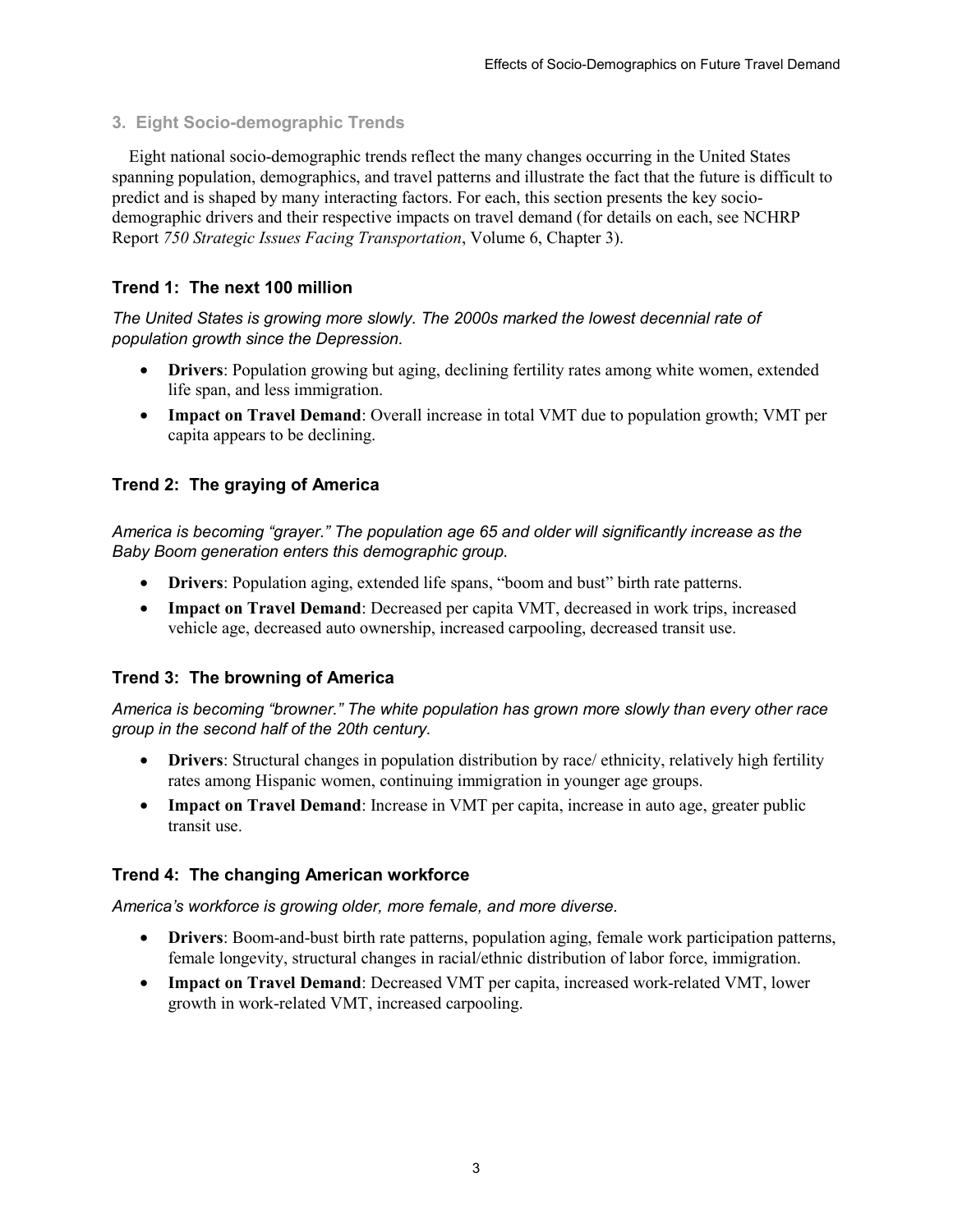# <span id="page-6-0"></span>**Trend 5: The blurring of city and suburb**

*The differentiation between cities and suburbs is fading.*

- **Drivers**: Population growth, housing starts, population aging, age structure, household structure.
- **Impact on Travel Demand**: Decreased VMT per capita, increased nonmotorized trips, increased transit trips.

## <span id="page-6-1"></span>**Trend 6: Slow growth in households**

*The rate of new household formation has plunged since 2006, creating more single households and also more multigenerational and larger households.*

- **Drivers**: Poor labor market, aging population, lifestyle choices of Millennials.
- **Impact on Travel Demand**: Decreased per capita VMT, decreased auto ownership among young people, increased carpooling, increased public transit use.

# <span id="page-6-2"></span>**Trend 7: The Generation C**

*Mobile broadband will become increasingly more important and ubiquitous, creating a new Generation C.*

- **Drivers**: Technology evolution, lifestyle choices, age structure.
- **Impact on Travel Demand**: Reduced VMT per capita for some trip purposes, decreased car ownership.

# <span id="page-6-3"></span>**Trend 8: The salience of environmental concerns**

*Generational divide over nation's energy and environment priorities is still strong but will decrease over time.*

- **Drivers**: Age structure, population aging.
- **Impact on Travel Demand**: Lower car ownership, more transit and nonvehicle travel by younger generations due to elderly population shrinking.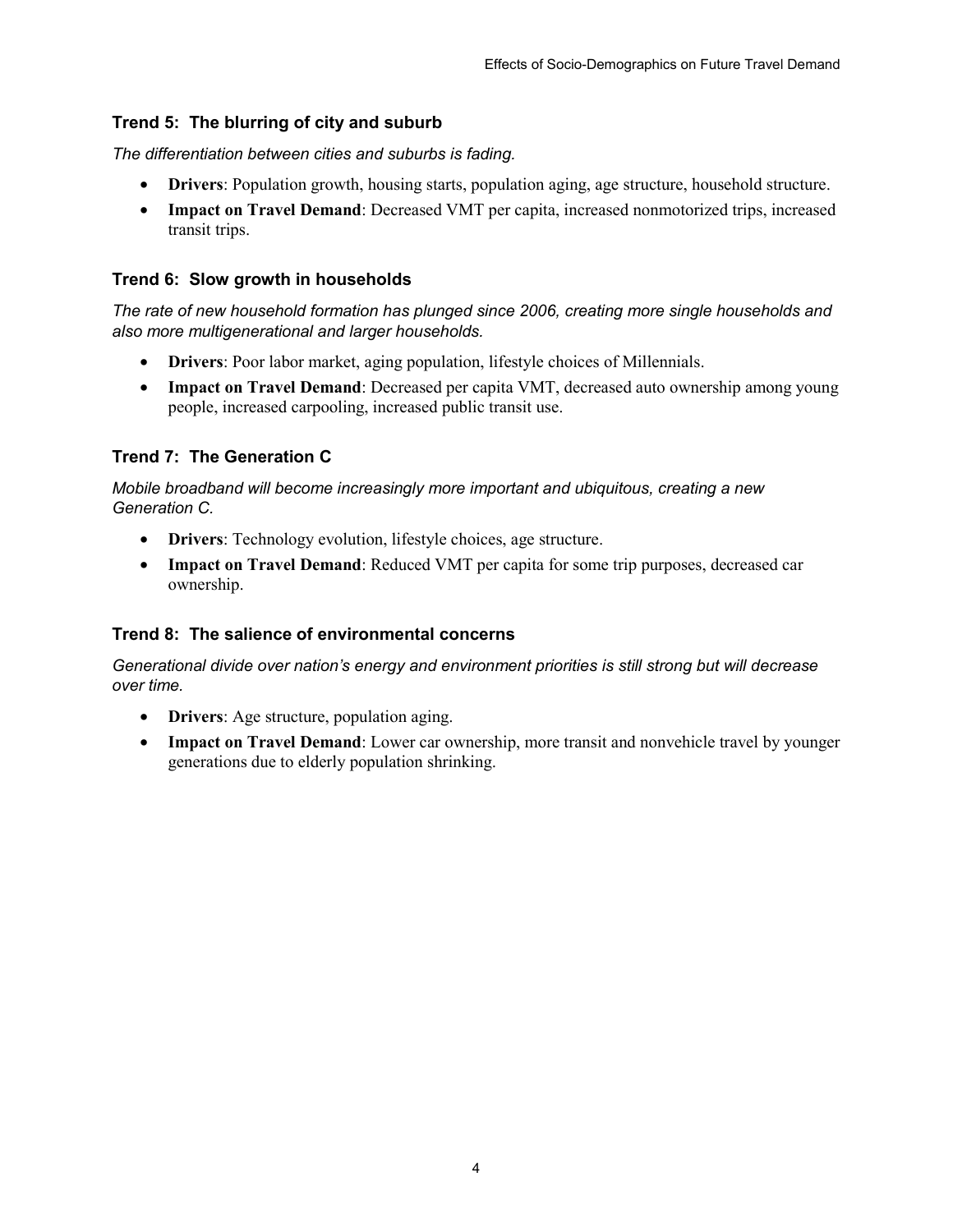## <span id="page-7-0"></span>**4.** *Impacts 2050*

*Impacts 2050* opens a window on how future socio-demographic changes could affect regional travel demand through the year 2050, and helps policymakers plan for those possibilities.

*Impacts 2050* is a menu-driven spreadsheet model that state and regional transportation decision makers can use to play out the many ways changing socio-demographic factors in a region might affect travel demand over time (Box 2). The tool helps users develop a realistic, inclusive understanding of:

- Which are the most important trends to watch for and monitor over time;
- How demographics, economics, land use, and travel behavior are likely to interact over time under a wide variety and range of scenarios; and
- Which are likely to be the most effective policy variables and intervention points in the system over time.

The tool integrates two elements:

- 1. A systems dynamics model that represents regional links among population, land use, employment, transport supply, and travel behavior; and
- 2. Scenarios representing visions of possible futures, considering basic demographic trends, globalization and immigration policy, economic growth, energy supply and demand, technology advances, transport governance and funding, land-use policies, shifting social attitudes, etc.

# **BOX 2: SAMPLE QUESTIONS IMPACTS 2050 CAN ADDRESS**

- What would happen if the aging of the population causes the typical retirement age to increase?
- What influence would a pandemic have on travel demand?
- How would a large shift in preference toward urban locations affect travel demand?
- How would an aggressive immigration policy influence work trip rates?
- What would happen if no new roads were built in the next 30 years but the region's population continued to grow?
- How would making telecommuting available to a majority of future employees affect travel demand?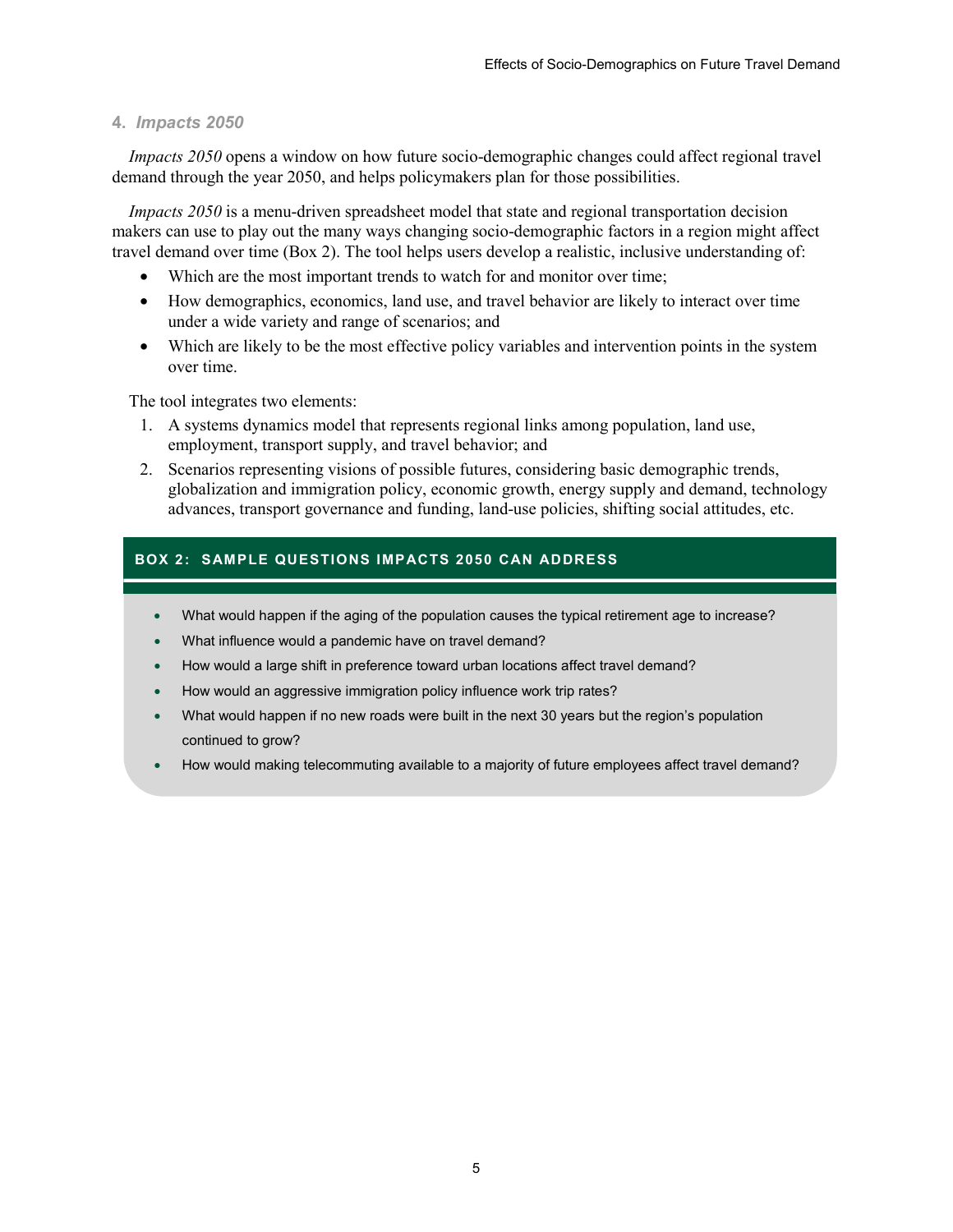## <span id="page-8-0"></span>**4.1 Using** *Impacts 2050* **for Long-Range Planning**

Decision makers have regularly used travel demand models to assist with long-range transportation planning. Every metropolitan area has a regional plan informed by a model that looks ahead 20 to 30 years. Traditional travel demand models typically provide a forecast of future travel needs; however, in most cases they pay little attention to the level of uncertainty in the forecasts and the possible risk entailed. For example, in most forecasts for 2035, the future tends to look "just like now, only more so." Because traditional travel demand models tend to ignore uncertainties, these models can leave planners with incomplete, and often inaccurate, visions of the future on which to base policy and investment decisions.

Because *Impacts 2050* takes a different approach from traditional models, it can better account for uncertainty and minimize risk in long-range transportation planning.

#### *Note that Impacts 2050 is not intended to replace existing travel demand forecast models.*

#### <span id="page-8-1"></span>*4.1.1 A Strategic Model*

*Impacts 2050* is a strategic model. Its purpose is not so much to predict travel behavior as to realistically illustrate a *range* of future scenarios that might occur under varying sets of assumptions. Strategic models represent an emerging trend in long-range planning.

#### <span id="page-8-2"></span>*4.1.2 A Systems Dynamics Approach*

*Impacts 2050* uses a systems dynamics approach to understanding the fundamental relationships between social and demographic factors and travel demand, and how these relationships might change over time. The system dynamics approach also accounts for feedback within the system. For example, an increase in road supply might increase VMT, which leads to increased traffic congestion and then to road construction and expanded road supply. Alternatively, population growth might lead to increased traffic congestion, which, in the absence of road construction or other infrastructure improvements, could lead to an increase in the number of people leaving the region. Thus, the emphasis for long-range planning shifts from arriving at numerically accurate forecasts toward developing qualitatively accurate depictions of how different variable relationships will evolve over time.

#### <span id="page-8-3"></span>*4.1.3 A Fast, Path-Based Model*

*Impacts 2050*'s focus on multiple scenarios implies the need for a fast model. It is designed to run easily and quickly so that many different future scenarios can be played out. It accounts for the path taken through time into the future, unlike the traditional approach used in almost all local, regional, and statewide travel forecasting models, which focuses on a specific end state. The *Impacts 2050* approach facilitates rapid, "hands on" analysis of multiple alternative futures.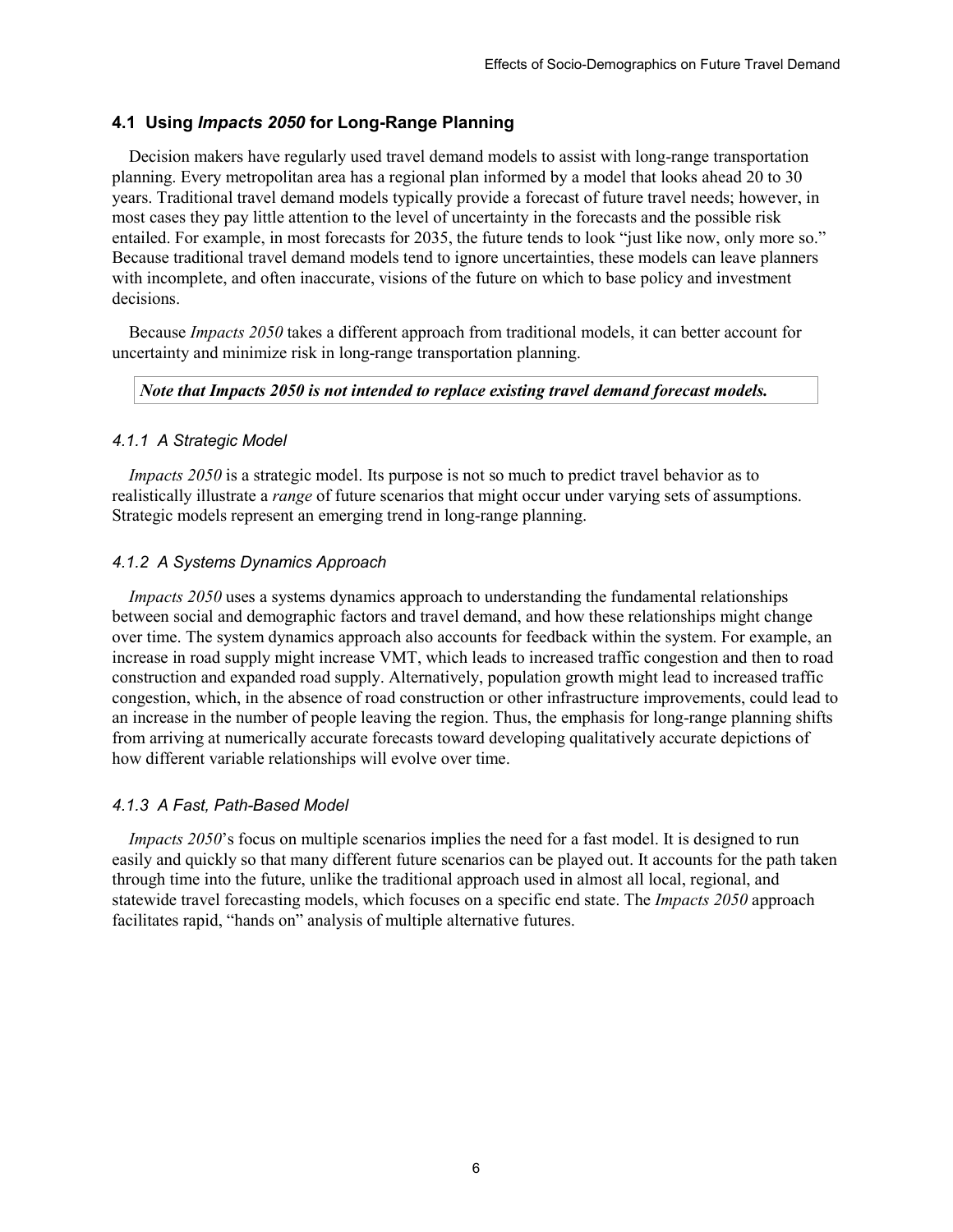## <span id="page-9-0"></span>**5. Scenarios Test the Impacts of Socio-demographics on Travel Demand**

The study team created four alternate future scenarios based on expert opinion that can be used to test varying impacts of socio-demographics on travel demand. The scenarios encompass four different versions of how the world (and in particular the U.S. transport system) could look in the future. Each scenario has its own set of structuring assumptions and/or underlying theory about the future, and each prioritizes certain driving forces in the future to create a different interpretation of how present-day uncertainties will move to resolution.

The scenarios from the perspective of 2050 are:

- **Momentum** The current state of the country in 2050 would still be recognizable to a visitor from the 2000s. Change is based on population dynamics, and the United States has not experienced any major shifts in demographic, economic, or technology trends. Nor have there been major policy shifts, as the two political parties have held firm to positions, and divided government remains a feature of national politics. Travel demand and funding have changed a bit more. Commute travel has decreased somewhat, thanks to telework. People are still on the road a fair amount for shopping and personal business, but congestion levels are manageable. Federal gas taxes have risen a few times, but not enough to keep up with the increases in fuel economy. As a result, with less federal funding, many states have had to increase their own funding streams if they want to maintain their existing road network.
- **Technology Triumphs** Technology has saved us from ourselves. While the United States faced some difficult challenges in the 2010s, many of these have been mitigated by innovations that helped us live longer, reduce our carbon footprint, connect our world, and travel more easily and safely. Autonomous vehicles have changed how people travel, and data-intensive communications technology has also affected how much people travel. Commute travel has declined, since a high proportion of office workers now work from home, and fewer people live near their jobs, since their physical presence is seldom required. Much socializing also takes place virtually, and many weekly necessities are delivered to peoples' doors. The travel that does take place tends to be faster, cheaper, and more convenient than ever.
- **Global Chaos** The past few decades have challenged Americans' general optimism, and where they work has become a far different and more difficult place. Several trends intersected to bring about this distressing "new normal": the increasing impact of climate change, financial instability at a global scale, and a new isolationism. The results, which affect not only the United States but most of the world, are heightened insecurity, lower life spans, and chronic conflicts. Widespread unemployment means that far fewer people are on the roads and transit systems. With state and local governments collecting relatively little revenue, they have a hard time maintaining the existing infrastructure or responding to crises like returning travel to normal after a major storm. Walking and cycling are far more popular now, but generally out of necessity than choice, and people with cars often make extra money on the side as gypsy cabs.
- **Gentle Footprint** After droughts and "superstorms" began plaguing the United States in the 2010s, both public consciousness and political will began shifting toward taking more serious action to slow climate change. While it was too late to curb the rise in carbon concentration in the atmosphere, the United States has made surprisingly good progress in adopting a variety of means to reduce energy consumption. Many lifestyle changes that might once have been considered radical are now mainstream. Federal, state, and local governments have responded by shifting their focus to investments that support these modes, rather than cars. Most cities and suburbs have good networks of bicycle lanes, and transit systems have expanded, while the size of the road network has barely budged in 20 years. High-speed rail has been built in a half-dozen corridors, and it captures a healthy percentage of travel between those cities.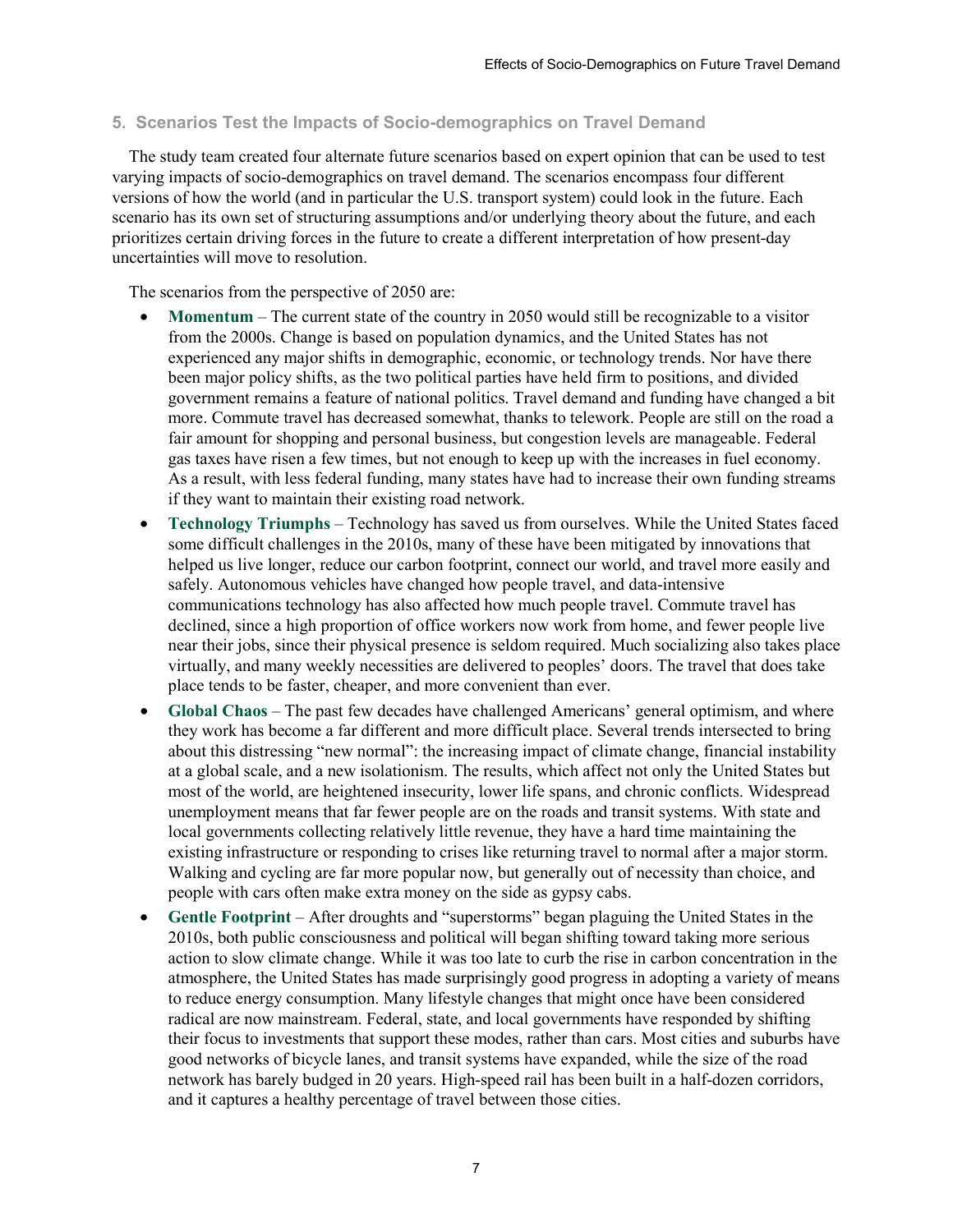The three alternative scenarios represent "what if" conditions that moderate the outcome of the Momentum population-based scenario. The scenarios are shaped by government policies, but also by other factors that cannot be reliably modeled or predicted, such as attitudes toward the environment, the development of social trends, or the rate of economic growth.

# <span id="page-10-0"></span>**5.1 How Impacts 2050 Works**

Figure 1 provides a simple illustration of the way *Impact 2050* models changes in a population over time.



*Figure 1: Impacts 2050—Evolving the Population over Time in Travel* 

First, *Impacts 2050* profiles a regional population in a base year according to a set of attributes that are known to have an association with travel behavior. Then, it "evolves" this population over time, simulating the population's transitions from one category in each of these variables to another category. The model defines the impacts on travel behavior in terms of car ownership, trip rates, and choice of transportation mode. Changes in expected transitions may be tested as policy or scenario variables.

*Impacts 2050* models the following changes in five sectors:

- **Socio-demographics**: Changes in population demographics (age and household structures, acculturation and employment status, household income, and area type of residence location).
- **Travel behavior**: Changes in car ownership, work and nonwork trip rates, work and nonwork mode choice (car, transit, bike, walk).
- **Employment**: Changes in the number of jobs by retail, service, and other categories in urban, suburban, and rural area types.
- Land use: Changes in the amounts of commercial, housing, developable, and protected space in urban, suburban, and rural area types.
- **Transport supply**: Changes in the amounts of freeway, arterial capacity, and regional transit service (bus, rail) in urban, suburban, and rural area types.